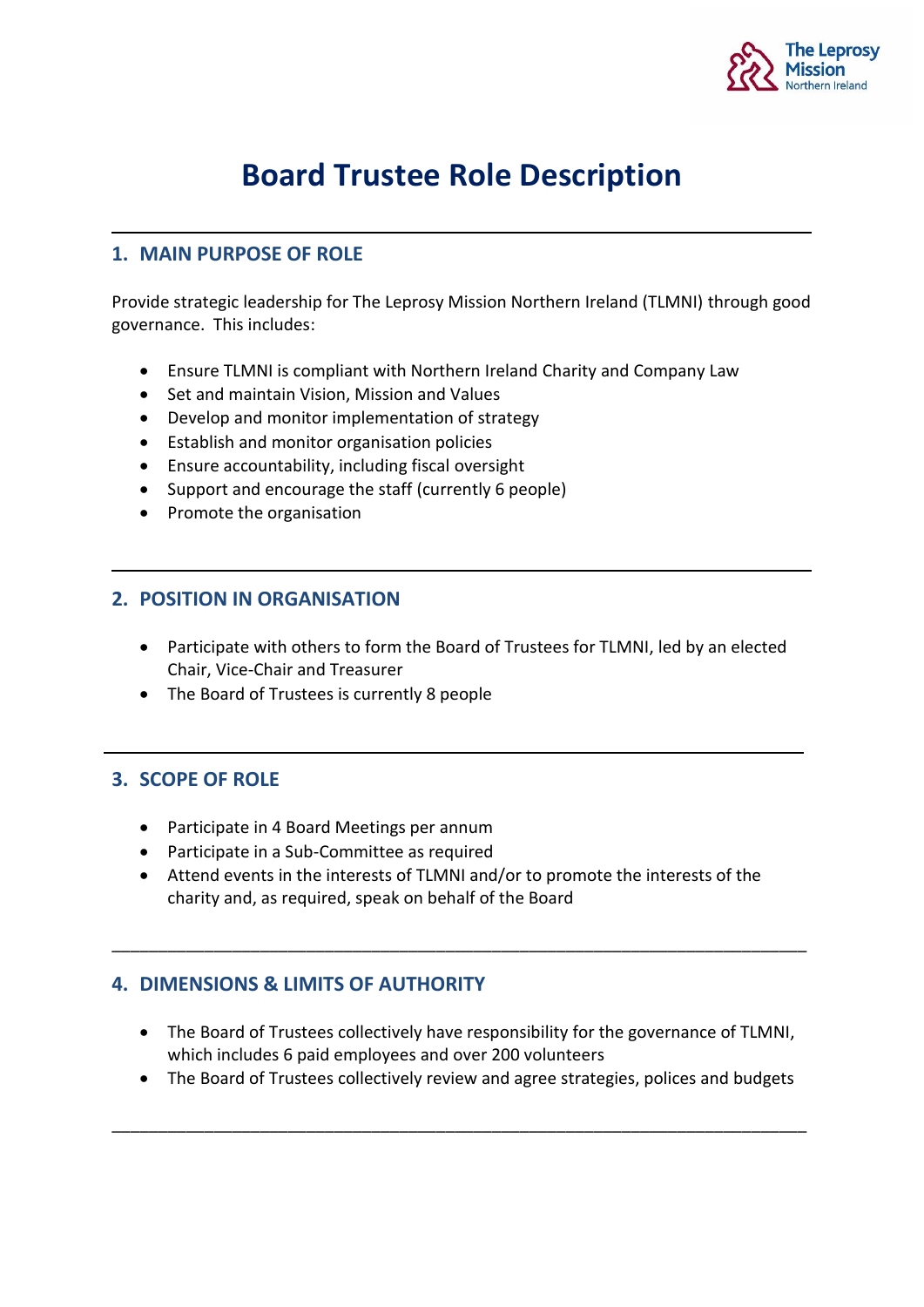

### **5. TERMS OF APPOINTMENT**

- Trustees are appointed for a term of three years
- Trustees can offer themselves to stand for re-election for a further three year term
- There is no upper limit on the number of term appointments for Trustees
- Funded by TLMNI, Trustees (on occasion) are encouraged to attend Board meetings of other UK TLM national offices

### **6. QUALIFICATIONS, SKILLS and VALUES**

- Relevant professional experience to fill the Board skill gap identified
- Excellent ability to see the big picture and operate at a strategic level
- Excellent interpersonal skills, able to work with a Board of passionate and motivated individuals to achieve a common goal
- Excellent written and oral English communication skills
- Experience in the Charitable sector, possibly as a Trustee, is desirable

To enhance the working of the Board and progress the cause of the charity, your values will include:

- Being a Christ-centred person, committed to His mission to the poor
- Have a relational attitude, working with others and respecting differences, yet able to challenge graciously

### **7. PROVEN ABILITY**

- Demonstrate a passion for people affected by leprosy or similar cause
- Willingness to apply experience and skills to enhance the governance of TLMNI This could be demonstrated through
	- o Minimum five years proven track record in a senior position
	- o Proven strategic management skills at senior management level
	- o Enthusiastic engagement with a similar cause

### **8. SAFEGUARDING**

TLM Northern Ireland has a zero-tolerance policy towards any abuse, neglect, and exploitation to all people. Safeguarding is everyone's responsibility, and all employees,